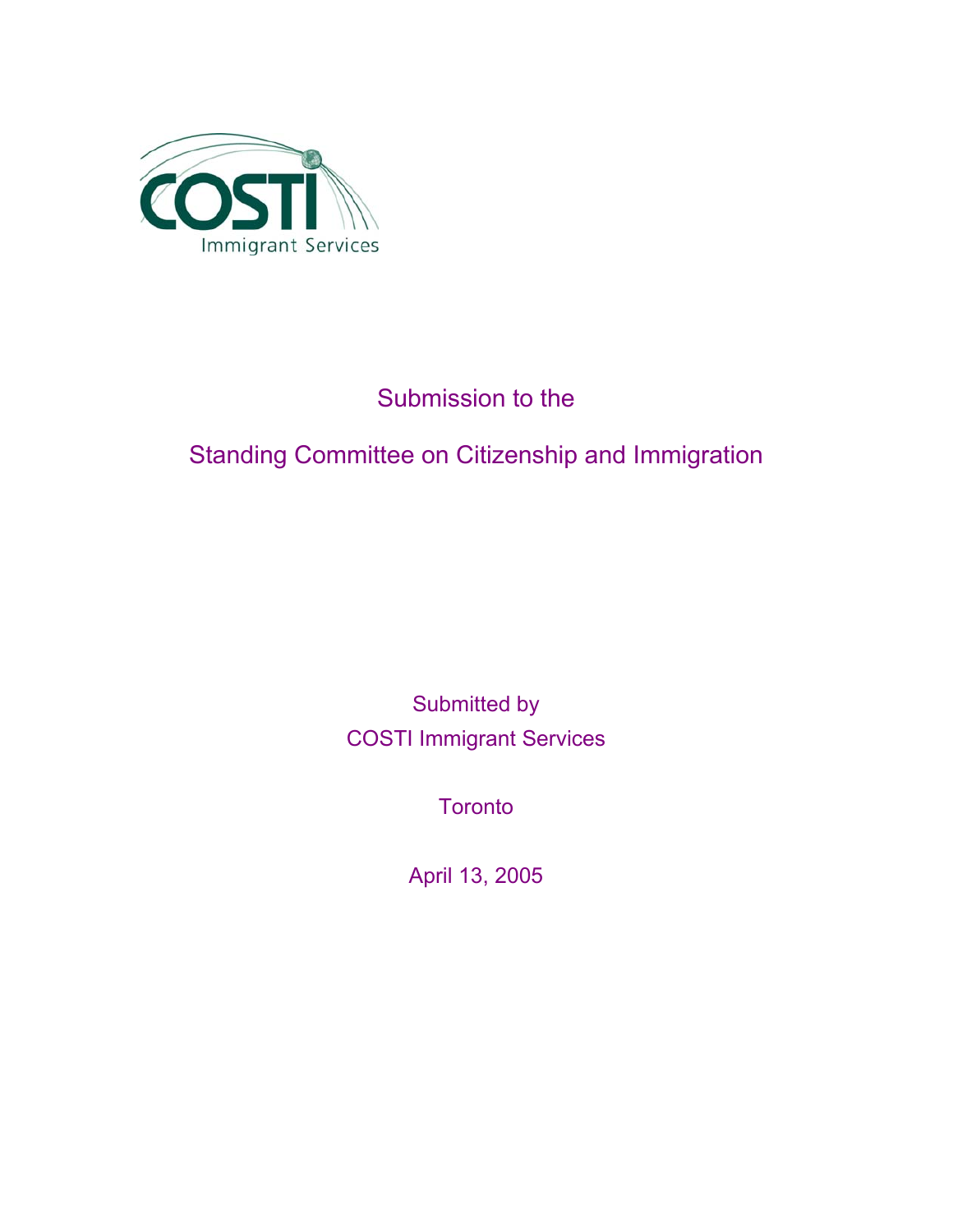Thank you for this opportunity to speak to you briefly about some of our thoughts on the issues before you regarding citizenship and immigration. We have been guided in preparing our comments by the issues identified in the Report of the Standing Committee dated November 2004 and by the specific questions in the Committee's invitation for these hearings. We have selected a number of issues to address here; namely labour market integration of newcomers and citizenship issues. We rely on our colleagues representing the broader sector of which we are a part to address some of the other pressing issues:

Let me start by introducing the agency I represent. COSTI Immigrant Services is one of Canada's oldest and largest community-based agencies with a specific mandate to serve immigrants. Started in the post war era to assist Italian immigrants settling in Toronto, COSTI today serves more than 45,000 individuals per year from all areas of the world. We have a staff of 200 who speak a combined total of 60 different languages. Our services have evolved over the years to address the changing needs of the various waves of immigrants and refugees coming to Canada. Our services include settlement counseling, English language training, employment support programs, vocational rehabilitation programs, seniors programs, women's programs, a problem gambling program and family violence prevention education program, a housing program and a reception centre for government assisted refugees.

Over the 50 plus years that COSTI has worked with newcomers, we have beared witness to the changes in the experiences of newcomers and in the issues they face as they try to make the life in Canada that they expected when they made the decision to emigrate.

Canada's inability to adequately address the labour market integration of Canada's new skilled workers is an issue which has deservedly received the attention of many stakeholders including the provincial and federal government, employers, the media and others We are encouraged by this interest and the genuine desire to fix the problem. Many current initiatives involving professional regulatory bodies, bridging programs and the like are beginning to have a modest impact, however we have created a situation of quite huge proportion and we share the concern that Canada's ability to attract and keep skilled immigrants has been compromised.

We do not see the current immigration policy as problematic per se and believe that the point system is generally an effective one. We see the problem in the lack of coordination between federal Ministries (primarily Citizenship and Immigration and Human Resources and Skills Development) and between federal and provincial ministries to provide a co-ordinated, informed and proactive national strategy that includes a continuum of information and supports.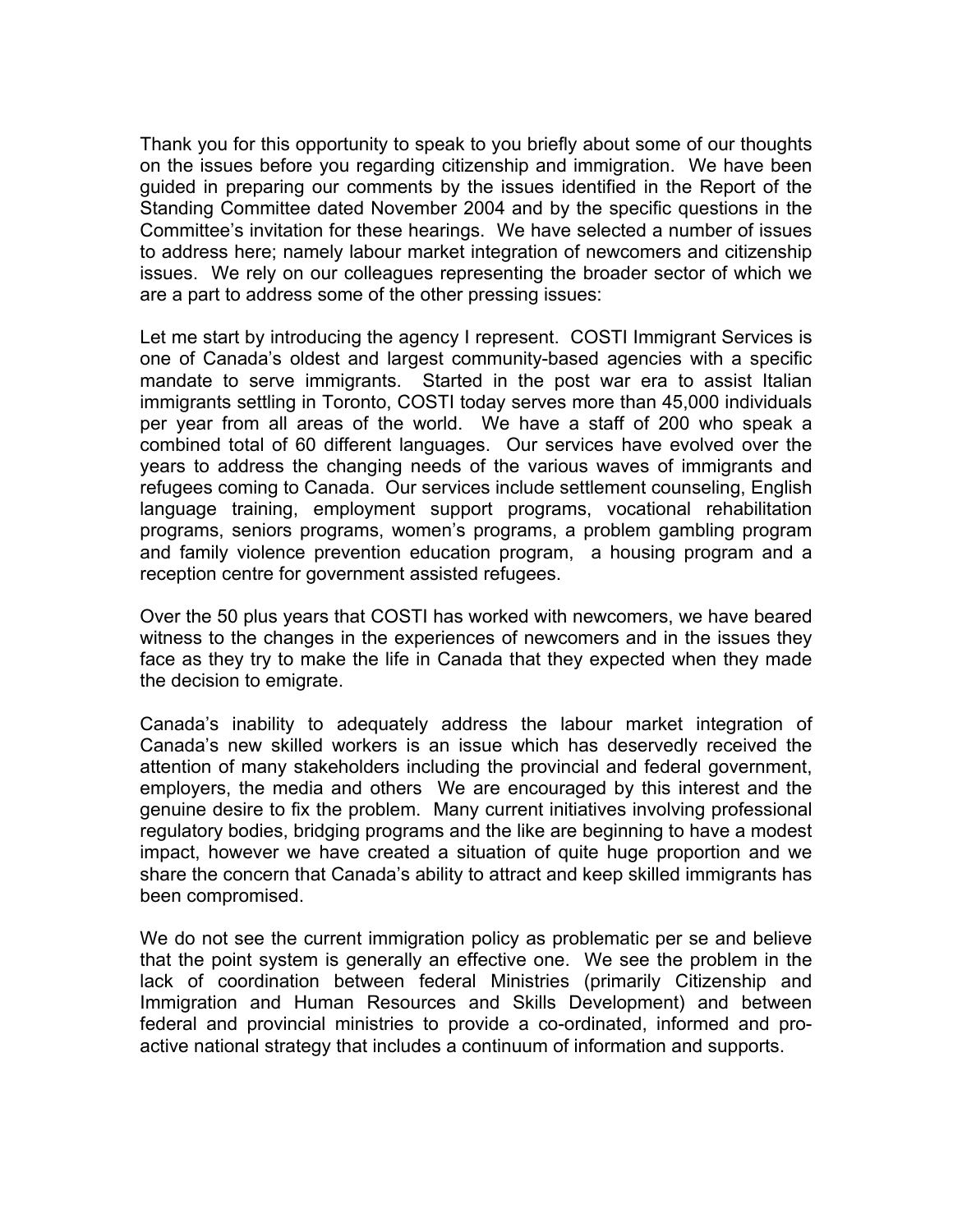We also believe strongly that the continuum starts prior to arrival. From the time of approval to the time of arrival in Canada, precious time is lost during which individuals could begin their credentials assessment, job search and other information gathering and supports so that they "hit the ground running" in Canada.

This level of information and preparedness for the labour market realities newcomers will face in Canada will result in a smoother transition and, more importantly, will assist newcomers to set their own realistic expectations and plans. We also recommend that attention be paid to supporting newcomers who are not part of the 40% who are deemed "professional". The majority of newcomers will not work in regulated fields and many, including family sponsored class, are seeking employment in semi-skilled and more general positions and they are experiencing the same types of barriers such as lack of Canadian experience, etc. So the strategies need to have a broad scope.

We wish to comment briefly on a number of specific issues related to citizenship that were noted in this Committee's November 2004 Report:

### **Residency Requirement for Granting Citizenship**

We support the proposed definition of "residency" as physically present for 3 years within a 6-year time frame. We also support the recognition of the residency period of refugee claimants prior to receiving permanent residence status.

#### **Knowledge Requirement**

We support the concept of inclusion in the Act that specific groups be exempt from the requirement including people over 60 years of age and those with learning disabilities. Accommodation should be made for those with low literacy levels. These should not be barriers to acquiring citizenship.

#### **Prohibitions**

We support the Committee's recommendation that a process be set in place to ascertain whether criminal charges/offences outside of Canada are the result of a political or unjust process.

#### **Fee**

It is our experience that the \$200 fee per person for Citizenship can be problematic, particularly in light of the high levels of under-employment experienced by newcomers in their first 3-5 years in Canada.